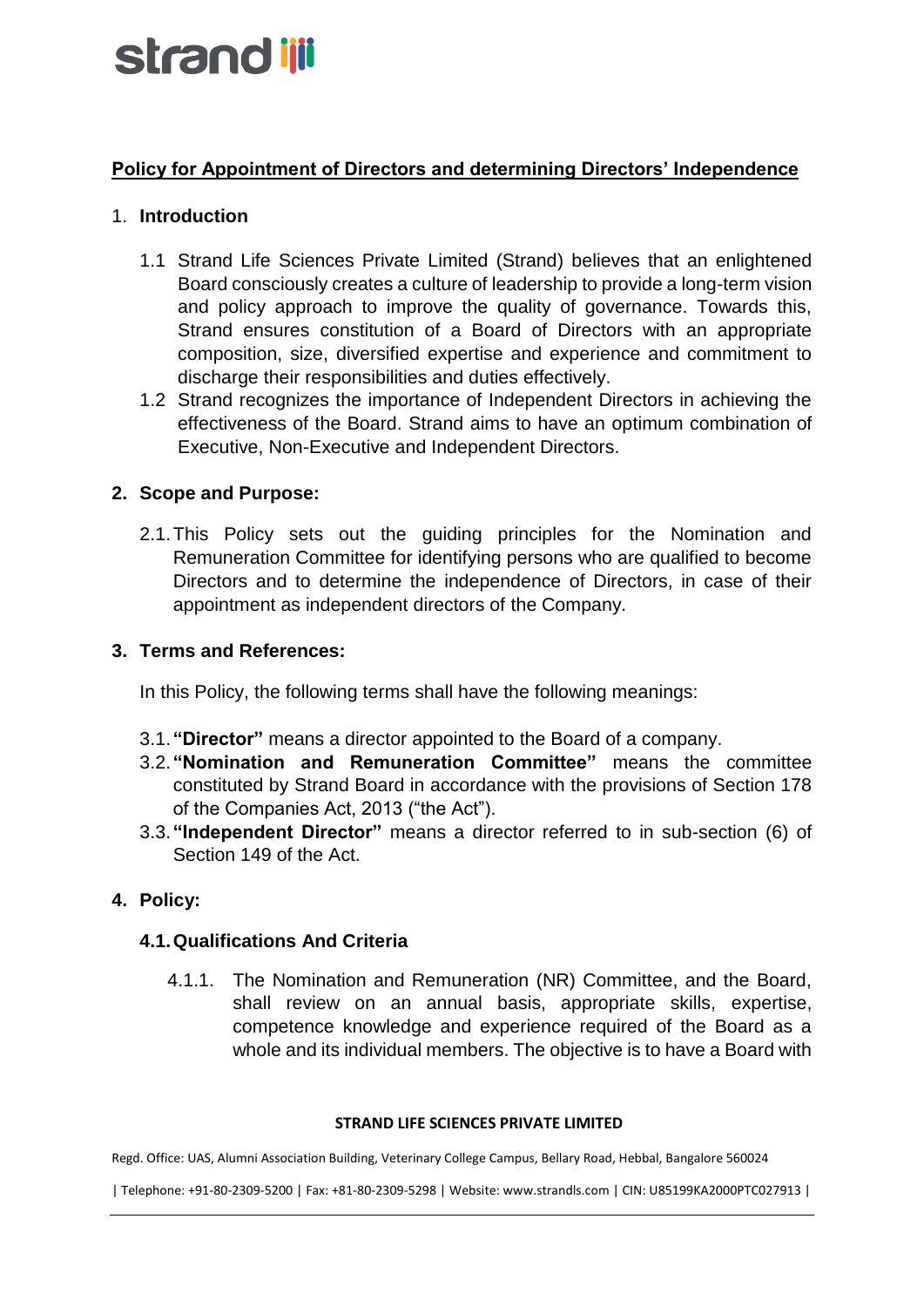## strand iji

diverse background and experience that are relevant for the Company's operations.

- 4.1.2. In evaluating the suitability of individual Board members, the NR Committee shall take into account many factors, including the following:
	- General understanding of the Company's business dynamics, global business and social perspective;
	- Educational and professional background;
	- Standing in the professsion;
	- Personal and professional ethics, integrity and values;
	- Willingness to devote sufficient time and energy in carrying out their duties and responsibilities effectively;
- 4.1.3. The proposed appointee shall also fulfill the following requirements:
	- Shall possess a Director Identification Number or any other identification number prescribed by the Central Government which shall be treated as Director Identification Number for the purposes of the Act;
	- Shall not be disqualified under the Act;
	- Shall give his written consent to act as a Director;
	- Shall endeavour to attend all Board Meetings and wherever he is appointed as a Committee Member, the Committee Meetings;
	- Shall abide by the Code of Conduct established for Directors and Management Personnel for Group Companies;
	- Shall disclose his concern or interest in any company or companies or bodies corporate, firms, or other association of individuals including his shareholding at the first meeting of the Board in which he participates as a Director and thereafter at the first meeting of the Board in every financial year and whenever there is a change in the disclosures already made;
	- Such other requirements as may be prescribed, from time to time, under the Act and other relevant laws.
- 4.1.4. The NR shall specify the manner for effective evaluation of performance of Board, its committees and individual directors to be carried out either by the Board, by the Nomination and Remuneration Committee or by an independent external agency and review its implementation and compliance with the objective of having a group that best enables the success of the Company's business.

#### **STRAND LIFE SCIENCES PRIVATE LIMITED**

Regd. Office: UAS, Alumni Association Building, Veterinary College Campus, Bellary Road, Hebbal, Bangalore 560024

| Telephone: +91-80-2309-5200 | Fax: +81-80-2309-5298 | Website: www.strandls.com | CIN: U85199KA2000PTC027913 |